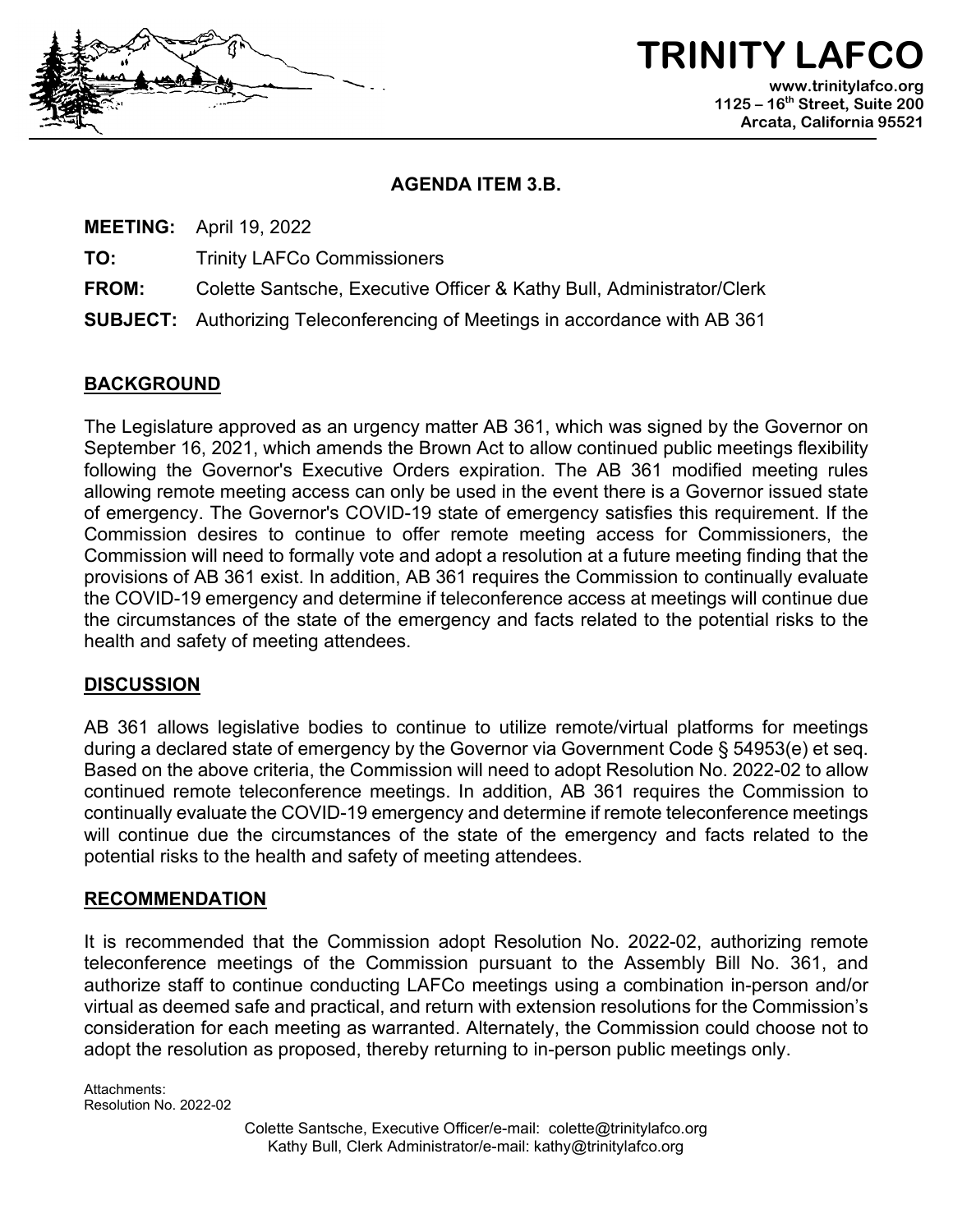# **TRINITY LAFCO**

**www.trinitylafco.org 1125 – 16th Street, Suite 200 Arcata, California 95521**

### **RESOLUTION NUMBER 2022-02**

### **DECLARING ITS INTENT TO CONTINUE REMOTE TELECONFERENCE MEETINGS DUE TO THE GOVERNOR'S PROCLAMATION OF STATE EMERGENCY AND STATE REGULATIONS RELATED TO PHYSICAL DISTANCING DUE TO THE THREAT OF COVID-19**

**WHEREAS,** the Trinity Local Agency Formation Commission, hereinafter referred to as the "Commission," is committed to preserving and promoting public access and participation in meetings of the Commission; and

**WHEREAS,** all meetings of Commission are open and public, as required by the Ralph M. Brown Act (Cal. Gov. Code 54950 – 54963), so that any member of the public may attend, participate, and observe the Commission conduct its business; and

**WHEREAS,** the Brown Act, Government Code section 54953(e), makes provisions for remote teleconferencing participation in meetings by members of a legislative body, without compliance with the requirements of Government Code section 54953(b)(3), subject to the existence of certain conditions; and

**WHEREAS,** a required condition is that a state of emergency is declared by the Governor pursuant to Government Code section 8625, proclaiming the existence of conditions of disaster or of extreme peril to the safety of persons and property within the state caused by conditions as described in Government Code section 8558; and

**WHEREAS,** such conditions now exist in the State, specifically, the Governor of the State of California proclaimed a state of emergency on March 4, 2020, related to the threat of COVID19, which remains in effect; and

**WHEREAS,** the proliferation of the Delta and Omicron variants of the virus continue to pose imminent risk to health and safety and directly impacts the ability of the public and the Commission to meet safely in person, accordingly, the Commission hereby recognizes the proclamation of state of emergency by the Governor of the State of California and the regulations of Cal/OSHA recommending physical distancing; and

**WHEREAS,** to allow for physical distancing and remote meeting attendance, the Commission does hereby find that the Commission shall conduct their meetings without compliance with paragraph (3) of subdivision (b) of Government Code section 54953, as authorized by subdivision (e) of section 54953, and that the Commission shall comply with the requirements to provide the public with access to the meetings as prescribed in paragraph (2) of subdivision (e) of section 54953.

#### **NOW THEREFORE, IT IS RESOLVED, DETERMINED AND ORDERED** as follows:

1. The Executive Officer is hereby authorized and directed to take all actions necessary to carry out the intent and purpose of this Resolution including, conducting open and public meetings of